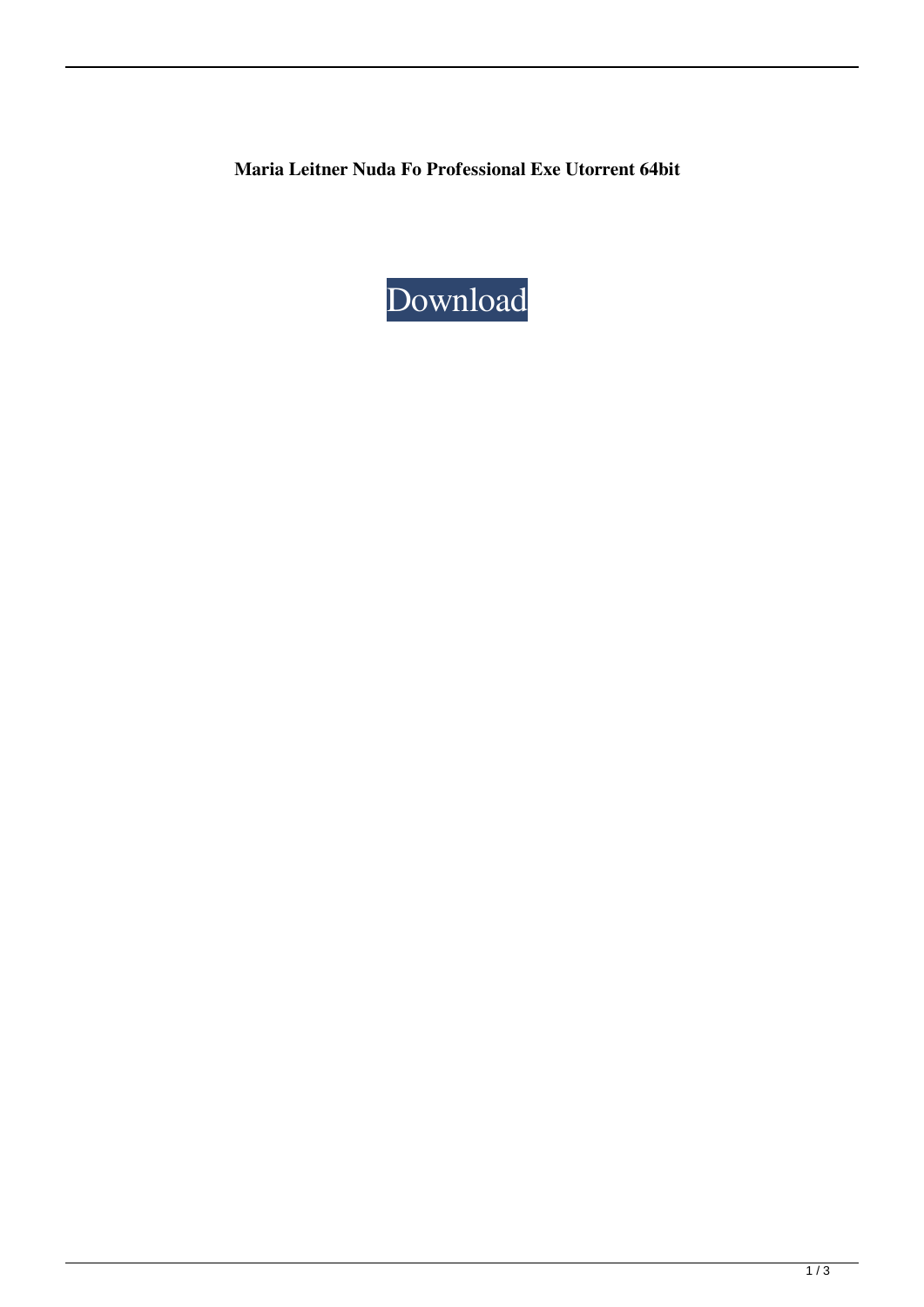A: If you know the string you're looking for, then you could do this. //iterate through the regexp matches \$r = '//i'; //create the html from the matches \$html = preg\_replace(\$r, ".\$1.", \$doc); // save the result echo \$html; .options.rows.highlight=true; var opts = { fill: { color: this.options.selectcolor, alpha:  $0.5$  }, highlight: { color: this.options.selectcolor, alpha:  $1$  } }; var gr = this.chart.ctx.createLinearGradient(0, 0, 0, this.chart.width); gr.addColorStop(0, this.options.selectcolor);